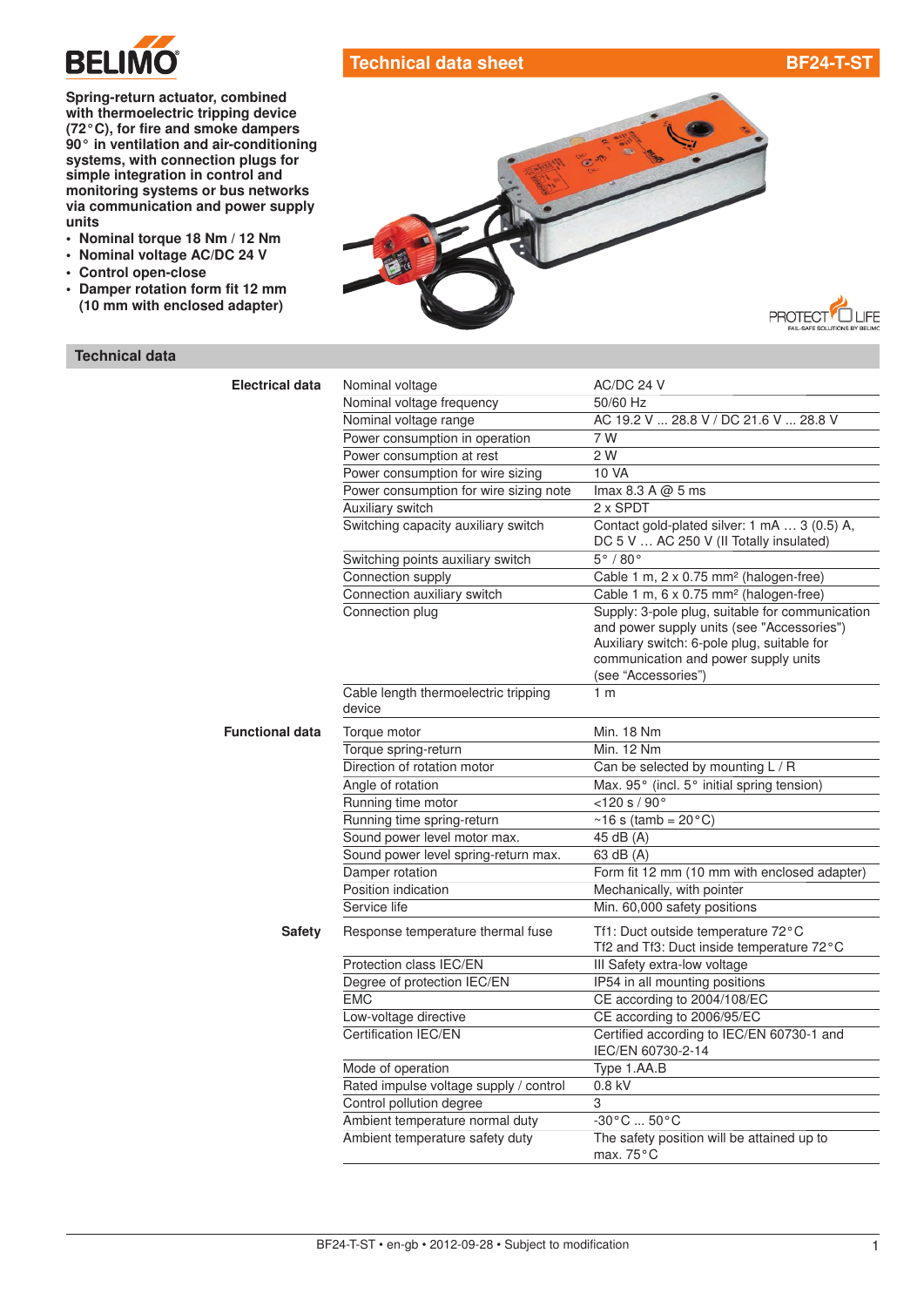$BF24-T-ST$  [Spring-return actuator](http://planetaklimata.com.ua/katalog-proizvoditeli/Belimo/) 90°, AC/DC 24 V, 18 Nm / 12 Nm, with BAE.., with plug



| Technical data                                                                                                                                                                                                                                                                                                                                                                                                                                                                                                                                                                                                                                                        |                                                                                                                                                                                                                                                                                                                                                                                                                                                                                                                                                                                                                                                                                                                                                                                                     |                                                                                                                                                                                |
|-----------------------------------------------------------------------------------------------------------------------------------------------------------------------------------------------------------------------------------------------------------------------------------------------------------------------------------------------------------------------------------------------------------------------------------------------------------------------------------------------------------------------------------------------------------------------------------------------------------------------------------------------------------------------|-----------------------------------------------------------------------------------------------------------------------------------------------------------------------------------------------------------------------------------------------------------------------------------------------------------------------------------------------------------------------------------------------------------------------------------------------------------------------------------------------------------------------------------------------------------------------------------------------------------------------------------------------------------------------------------------------------------------------------------------------------------------------------------------------------|--------------------------------------------------------------------------------------------------------------------------------------------------------------------------------|
| <b>Safety</b>                                                                                                                                                                                                                                                                                                                                                                                                                                                                                                                                                                                                                                                         | Non-operating temperature                                                                                                                                                                                                                                                                                                                                                                                                                                                                                                                                                                                                                                                                                                                                                                           | $-40\degree$ C  50 $\degree$ C                                                                                                                                                 |
|                                                                                                                                                                                                                                                                                                                                                                                                                                                                                                                                                                                                                                                                       | Ambient humidity                                                                                                                                                                                                                                                                                                                                                                                                                                                                                                                                                                                                                                                                                                                                                                                    | 95% r.h., non-condensing                                                                                                                                                       |
|                                                                                                                                                                                                                                                                                                                                                                                                                                                                                                                                                                                                                                                                       | Maintenance                                                                                                                                                                                                                                                                                                                                                                                                                                                                                                                                                                                                                                                                                                                                                                                         | Maintenance-free                                                                                                                                                               |
| Weight                                                                                                                                                                                                                                                                                                                                                                                                                                                                                                                                                                                                                                                                | Weight approx.                                                                                                                                                                                                                                                                                                                                                                                                                                                                                                                                                                                                                                                                                                                                                                                      | $2.8$ kg                                                                                                                                                                       |
|                                                                                                                                                                                                                                                                                                                                                                                                                                                                                                                                                                                                                                                                       |                                                                                                                                                                                                                                                                                                                                                                                                                                                                                                                                                                                                                                                                                                                                                                                                     |                                                                                                                                                                                |
| <b>Safety notes</b>                                                                                                                                                                                                                                                                                                                                                                                                                                                                                                                                                                                                                                                   |                                                                                                                                                                                                                                                                                                                                                                                                                                                                                                                                                                                                                                                                                                                                                                                                     |                                                                                                                                                                                |
|                                                                                                                                                                                                                                                                                                                                                                                                                                                                                                                                                                                                                                                                       | • The actuator is not allowed to be used outside the specified field of application,<br>especially in aircraft or in any other airborne means of transport.<br>• The actuator is adapted and mounted to the fire and smoke damper by the damper<br>manufacturer. For this reason, the actuator is only supplied direct to safety damper<br>manufacturers. The manufacturer then bears full responsibility for the proper<br>functioning of the damper.<br>• The device may only be opened at the manufacturer's site. It does not contain any<br>parts that can be replaced or repaired by the user.<br>• The device contains electrical and electronic components and is not allowed to be<br>disposed of as household refuse. All locally valid regulations and requirements must<br>be observed. |                                                                                                                                                                                |
| <b>Product features</b>                                                                                                                                                                                                                                                                                                                                                                                                                                                                                                                                                                                                                                               |                                                                                                                                                                                                                                                                                                                                                                                                                                                                                                                                                                                                                                                                                                                                                                                                     |                                                                                                                                                                                |
| Mode of operation                                                                                                                                                                                                                                                                                                                                                                                                                                                                                                                                                                                                                                                     | The actuator moves the damper to the operating position at the same time as<br>energy when the supply voltage is interrupted.                                                                                                                                                                                                                                                                                                                                                                                                                                                                                                                                                                                                                                                                       | tensioning the return spring. The damper is turned back to the safety position by spring                                                                                       |
| Thermoelectric tripping device<br>If the ambient temperature of 72°C is exceeded, the thermal fuse Tf1 responds.<br>If the duct inside temperature of 72°C is exceeded, the exchangeable thermal fuse<br>Tf2/Tf3 will respond.<br>When the thermal fuses Tf1, Tf2 or Tf3 respond, the supply voltage is interrupted<br>permanently and irreversibly.<br>The LED is lit when<br>- there is a supply voltage,<br>- the temperature fuses are OK and<br>- the test switch is not pressed.<br>The function of the thermal fuse and the test button is only warranted if the actuator is<br>connected to the power supply and has reached its operating position (LED on). |                                                                                                                                                                                                                                                                                                                                                                                                                                                                                                                                                                                                                                                                                                                                                                                                     |                                                                                                                                                                                |
| <b>Signalling</b>                                                                                                                                                                                                                                                                                                                                                                                                                                                                                                                                                                                                                                                     | damper end positions.                                                                                                                                                                                                                                                                                                                                                                                                                                                                                                                                                                                                                                                                                                                                                                               | Two microswitches with fixed settings are installed in the actuator for indicating the<br>The position of the damper blade can be read off on a mechanical position indicator. |
| <b>Manual operation</b>                                                                                                                                                                                                                                                                                                                                                                                                                                                                                                                                                                                                                                               |                                                                                                                                                                                                                                                                                                                                                                                                                                                                                                                                                                                                                                                                                                                                                                                                     | Without power supply, the damper can be operated manually and fixed in any required<br>position. It can be unlocked manually or automatically by applying the supply voltage.  |
| <b>Connecting</b>                                                                                                                                                                                                                                                                                                                                                                                                                                                                                                                                                                                                                                                     | The actuator is fitted with plugs. This means that it can be integrated via a<br>communication and power supply unit (see "Accessories") in the control and                                                                                                                                                                                                                                                                                                                                                                                                                                                                                                                                                                                                                                         | monitoring systems (e.g. SBS control) or in bus networks (e.g. MP bus solutions).                                                                                              |

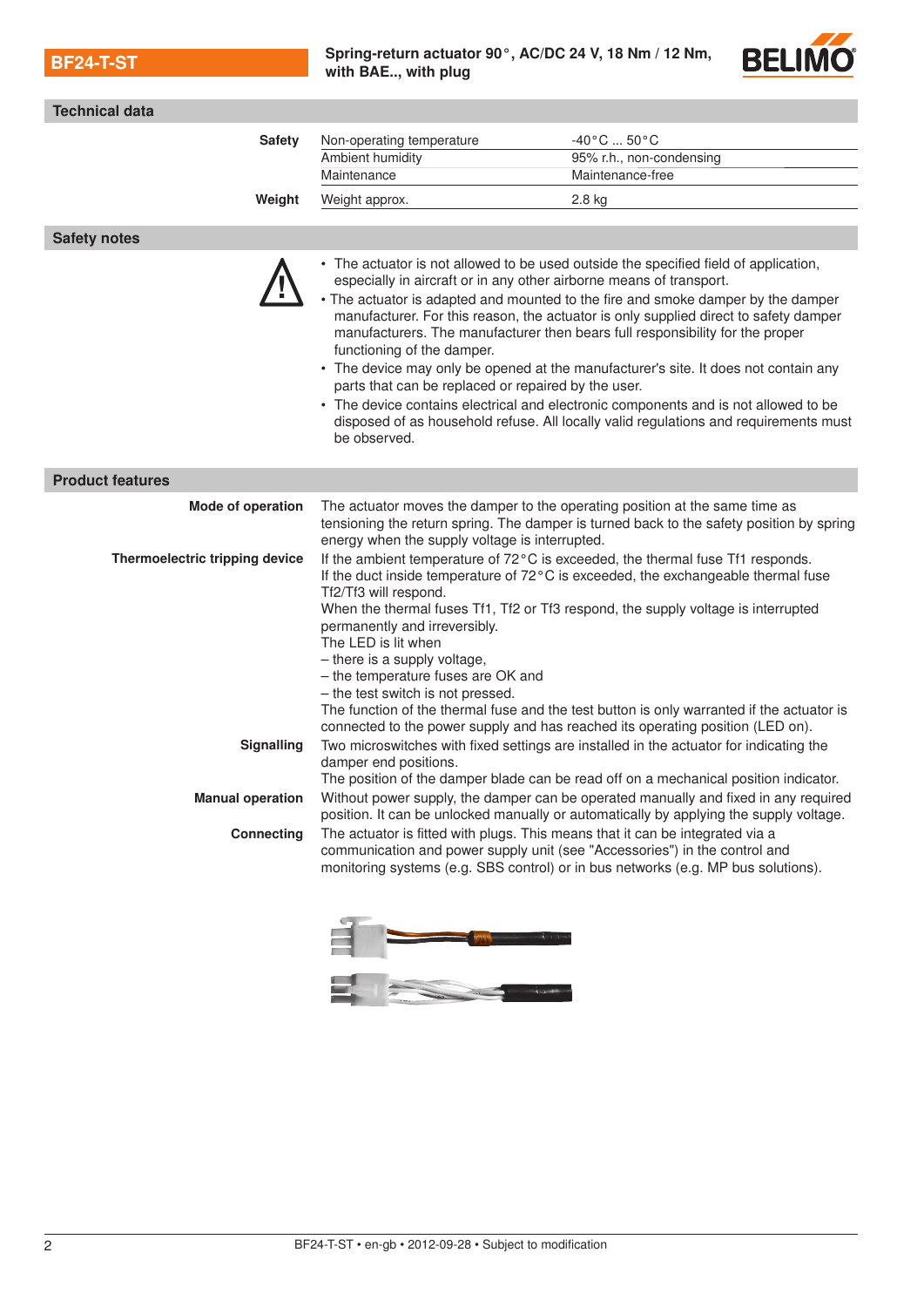

# Accessories

|                               | <b>Description</b>                                                                                     | Data sheet name |
|-------------------------------|--------------------------------------------------------------------------------------------------------|-----------------|
| <b>Electrical accessories</b> | Auxiliary switch, 2 x SPDT, 6 A (2.5 A), AC 250 V                                                      | <b>SN2-C7</b>   |
|                               | Cable set with plug, $L = 0.5$ m for BF and BLF on communication and<br>power supply units             | ZST-BS          |
|                               | Blanking cover (has no duct sensor function) for BAE                                                   | ZBAE0           |
|                               | Spare thermoelectric tripping device for BAE, duct inside temperature<br>$72^{\circ}$ C                | ZBAE72          |
|                               | Spare thermoelectric tripping device for BAE duct inside temperature<br>95°C, colour green             | ZBAE95          |
|                               | Communication and power supply unit for integration in SBS control<br>networks                         | BKN230-24       |
|                               | Communication and power supply unit for integration in SBS control and BKN230-24-C-<br>MP bus networks | MP              |
| <b>Mechanical accessories</b> | Adapter with clamp for rotary axes up to 20 mm for BF and BLF                                          | ZK-BF           |
|                               | Adapter with DM18 rotary axis, $L = 33$ mm for BF. and BLF.                                            | ZA18-BF         |
|                               | Adapter 12/8 mm for BF and BLF                                                                         | ZA8-BF          |
|                               | Adapter 12/11 mm for BF and BLF                                                                        | ZA11-BF         |
|                               | Bracket for SN2-C7 auxiliary switch for BF. and BR.                                                    | ZSN-BF          |

### Electrical installation

### Wiring diagrams

### AC/DC 24, open-close



### Connection by means of plug at communication and power supply units:

Application examples for the integration into monitoring and control systems or into bus networks can be in the documentation of the connected communication and power supply unit (see "Accessories").